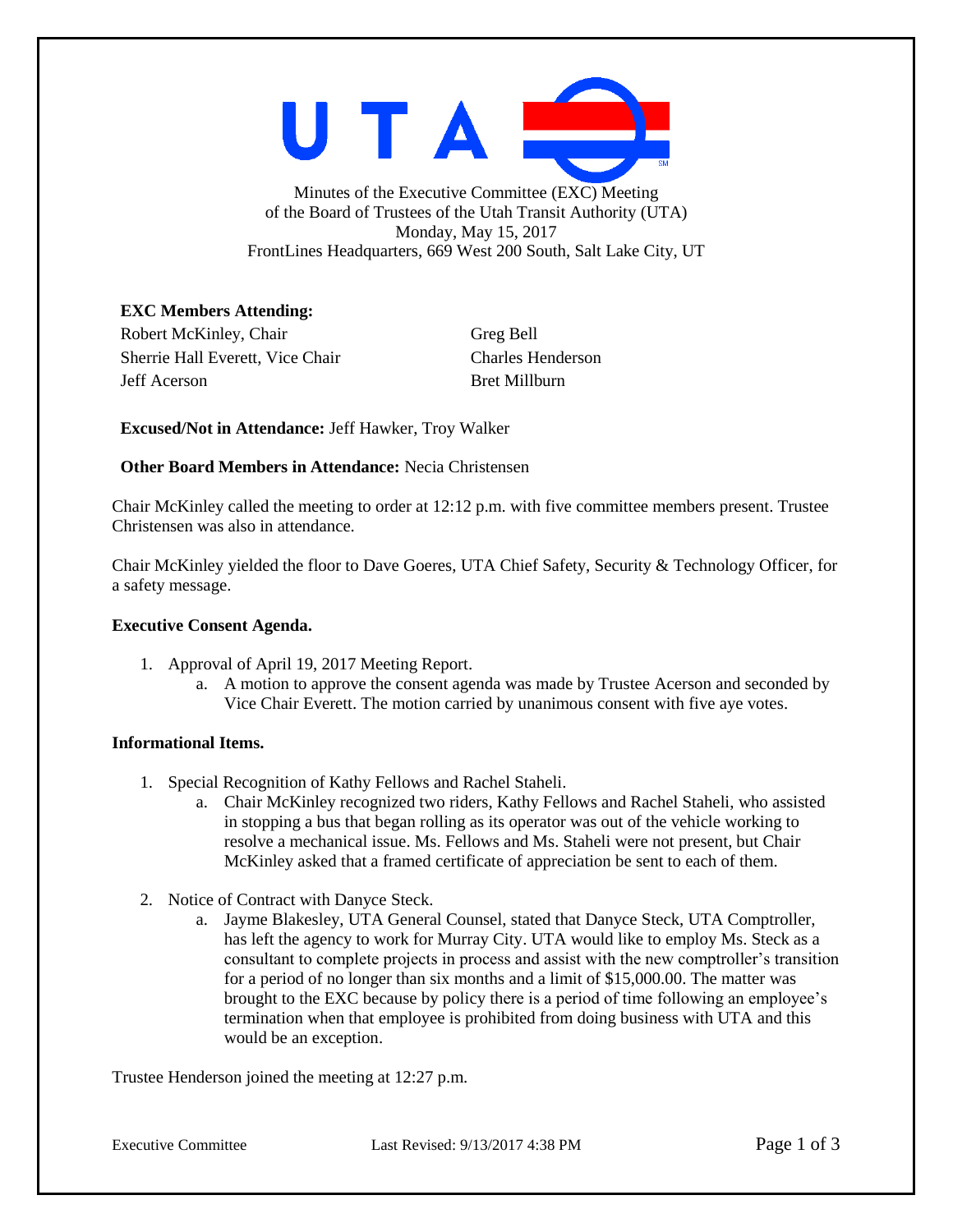#### **Items for Discussion.**

- 1. BP 4.1.10 Code of Conduct Proposed Revision & Financial Disclosure Process.
	- a. Mr. Blakesley provided an overview of the disclosure policy and then yielded the floor to Riana De Villiers, UTA Chief Internal Auditor, for a presentation on the 2016 disclosure process. Ms. De Villiers explained the financial disclosure review that took place for employees and trustees in 2016 along with lessons learned. Ruth Hawe, UTA Senior Counsel, joined Ms. De Villiers to speak about proposed changes to the Board Financial Disclosure Form for the 2017 process. Ms. De Villier then outlined the 2017 financial disclosure process.

Throughout the presentation, questions were posed by the EXC and answered by staff. In response to a question regarding primary residences, Mr. Blakesley responded that primary residences were not considered as part of the disclosure review process.

- 2. Provo-Orem TRIP Property Report.
	- a. Robert Biles, UTA Vice President of Finance, stated that staff would like to provide an update to the board on property issues related to the Provo-Orem Transportation Improvement Project (TRIP).
- 3. Overview of the Board Workshop Pre-Work.
	- a. Trustee Henderson summarized the pre-work efforts related to the board workshop in June.
- 4. R2017-05-01 Clearfield Conditional Agreements.
	- a. Mr. Biles summarized the Transit-Oriented Communities Committee meeting held on May 10 in Clearfield. He indicated action on the Clearfield property would be required by the board at its May meeting.

#### **Board Meeting Agenda Approval.**

- 1. BP 4.1.10 Code of Conduct Proposed Revision and Financial Disclosure Process.
- 2. R2017-05-01 Clearfield Conditional Agreements.
- 3. Provo-Orem TRIP Property Report.

A motion to forward items 1-3 to the board agenda was made by Trustee Bell and seconded by Trustee Henderson. The motion carried by unanimous consent.

Trustee Bell suggested it would be appropriate to review the process for putting items on the board agenda during the board workshop. Chair McKinley agreed.

Trustee Christensen indicated that the pension committee is working through its processes and will report formally to the board at a future time.

**Closed Session.** No closed session was held.

**Action Taken Regarding Matters Discussed in Closed Session.** No closed session was held.